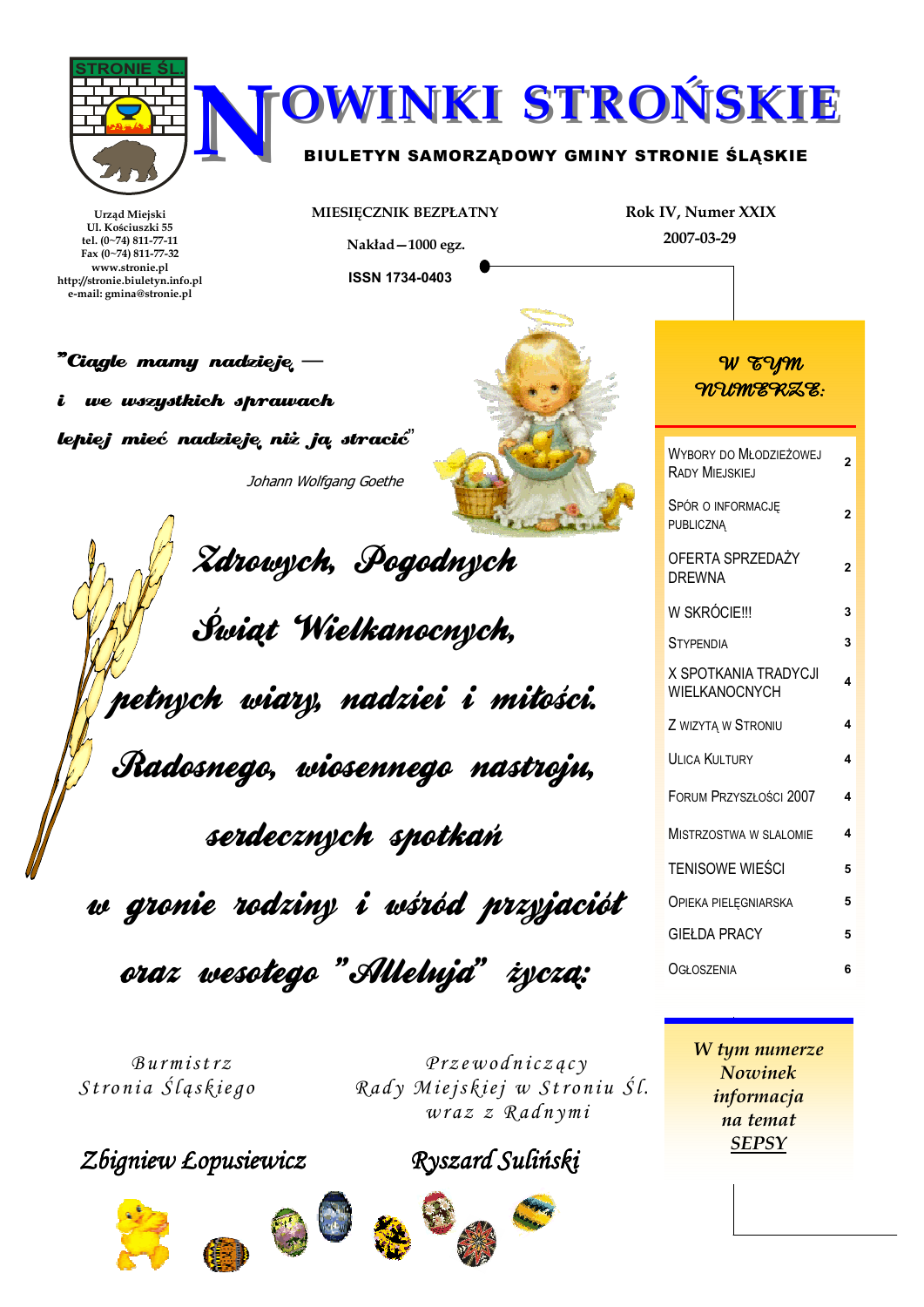

## SPÓR O ZASADY UDOSTEPNIANIA **INFORMACJI PUBLICZNYCH**

#### Stanowisko Strońskiego Forum Obywatelskiego odnośnie wydania przez Burmistrza Stronia Śląskiego zarządzenia Nr 31/07 z 9.1.2007r. w sprawie zasad udostepniania informacji publicznych bedacych w posiadaniu Urzędu Miejskiego w Stroniu Śląskim

Celem Strońskiego Forum Obywatelskiego jest działanie na rzecz budowy społeczeństwa obywatelskiego oraz zwiększenie przejrzystości i uczciwości życia publicznego stąd dostęp do informacji publicznej znajduje się w centrum naszego zainteresowania.

Wydając zarządzenie Nr 31/07 Burmistrz Stronia Śląskiego naszym zdaniem naruszył następujące przepisy:

- 1. Uchwałę III/24/06 Rady Miasta zobowiązującą do konsultowania projektów aktów normatywnych z organizaciami pozarzadowymi odpowiednio do zakresu ich działania.
- 2. Ustawę o samorządzie gminnym, która kompetencje ustalania zasad dostępu do dokumentów przyznaje Radzie Miasta.
- 3. Ustawę o dostępie do informacji publicznej poprzez zawężenie zakresu jej stosowania, wprowadzenia wysokich, ryczałtowych opłat za pewne formy udostępnienia informacji pomimo, że dostęp do informacji jest bezpłatny, udostępnianie informacji jest zadaniem gminy, a ustawa dopuszcza pobieranie opłat odpowiadających jedynie dodatkowym kosztom.

Za Strońskie Forum Obywatelskie Wojciech Paszkowski

### Stanowisko Burmistrza Stronia Śląskiego

(wyciąg z pisma nr SE.0717-12-3/07 z dnia 27.02.2007 r.)

- 1. Wydanie zarządzenia nr 31/07 Burmistrzą Stronią Śląskiego z dnią 9 stycznia 2007 roku w sprawie określenia zasad udostępniania informacji publicznych bedacych w posiadaniu Urzedu Miejskiego miało na celu uszczegółowienie zasad oraz uregulowanie procedur korzystania z informacji publicznej oraz dostępu do informacji publicznej w Urzędzie Miejskim w Stroniu Śląskim. W 2004 roku Burmistrz Stronia Śląskiego wydał zarządzenie nr 253/04 w sprawie ustalenia cennika opłat za udostępnienie informacji publicznej. Zarządzenie to w sposób mało precyzyjny i bardzo ogólnikowy (lakoniczny) określało zasady postępowania przy korzystaniu i dostępie do informacji publicznej. Stąd powstała inicjatywa określenia i unormowania zasad udostępniania informacji publicznej w naszym Urzędzie. Zarządzenie nr 31/07 wydane zostało w naszym przekonaniu w świetle obowiązujących przepisów prawa na podstawie ustawy z dnia 6 września 2001 roku o dostępie do informacji publicznej (Dz. U. Nr 112, poz.1198 ze zmianami).
- 2. Ponadto Burmistrz Stronia Śląskiego informuje, iż na wniosek Strońskiego Forum Obywatelskiego przedmiotową sprawę bada w chwili obecnej Wojewoda Dolnośląski jako organ nadzoru. Dlatego też ostateczną decyzję w sprawie Burmistrz podejmie po przedstawieniu stanowiska przez Wydział Nadzoru i Kontroli Dolnoślaskiego Urzedu Wojewódzkiego we Wrocławiu.

Burmistrz Stronia Śląskiego (-) Zbianiew Łopusiewicz

## OFERTA SPRZEDAŻY DREWNA

#### Gmina Stronie Śląskie oferuje do sprzedaży drewno użytkowe świerkowe - wałki o długości 125cm (z przeznaczeniem do wyrobu palet).

Surowiec drzewny złożony jest na placu ZWiK w Stroniu Śl. - Strachocin 39, gdzie można obejrzeć w każdy dzień roboczy w godz. od 8.00 do 15.00 po uprzednim zawiadomieniu pod nr tel. 0 74 811 77 45 lub 20

Pisemne oferty należy składać w terminie do 3 kwietnia 2007r. do godz. 15.00, na druku dostepnym w punkcie informacyjnym w Urzedzie Miejskim. Cena wywoławcza: 110,00 zł/m3 netto

Szczegółowe informacje można uzyskać w Urzędzie Miejskim (pok. Nr 12. tel. 074 811-77-15)

## **WYBORY DO MŁODZIEŻOWEI RADY MIEJSKIEJ**

#### **OBWIESZCZENIE**

Miejskiej Komisji Wyborczej w Stroniu Śląskim z dnia 23 marca 2007 roku

Na podstawie uchwały Nr XV/177/03 Radv Miejskiej w Stroniu **Śląskim** z dnia 29 grudnia 2003 roku w powołania sprawie Młodzieżowej Rady Miejskiej W Stroniu Śląskim - Miejska Komisja Wyborcza podaje



do publicznej wiadomości wyborców wyniki wyborów do Młodzieżowej Rady Miejskiej w Stroniu Śląskim, które odbyły się w dniu 12 marca 2007 roku.

I. W okregu wyborczym (Gimnazium w Stroniu Ślaskim) obeimującym 4 mandaty, poszczególni kandydaci otrzymali następującą liczbę głosów ważnych:

| 1. Berger Maciej                               | 18 |                        |
|------------------------------------------------|----|------------------------|
| 2. Drapała Dominika                            | 5  |                        |
| 3. Dziaduś Natalia                             | 10 |                        |
| 4.  Gulij Ewelina                              | 30 |                        |
| 5. Juhas Malwina                               | 13 |                        |
| 6. Kastelik Agnieszka                          |    | 80 powtórne głosowanie |
| 7. Konstańciuk Katarzyna                       | 45 |                        |
| 8. Michel Daria                                | 8  |                        |
| 9. Mucha Amanda                                | 44 |                        |
| 10.Stachnik Klaudia                            | 19 |                        |
| 11. Tomońska Magdalena 158 powtórne głosowanie |    |                        |
| 12. Winiarska Anna                             | 21 |                        |
| 13.ZamojskaKlaudia                             | 5  |                        |
|                                                |    |                        |

II. W okręgu wyborczym (Zespół Szkół Ponadgimnazjalnych w Stroniu Śląskim) obejmującym 4 mandaty, poszczególni kandydaci otrzymali następującą liczbę głosów waż $n$ vch:

- 1 Dobrzańska Joanna  $\mathsf{R}$
- 2. Kwiatkowska Dominika 11
- 3. Libera Bartłomiej  $14$
- 4. Malcharek Angelika 18
- 5. Ofierski Radosław  $13$
- 6. Owsiana Ewelina  $\overline{\mathbf{A}}$
- 29 **7. Stercel Sebastian**
- 9. Wojtaczka Damian 39

III. W okręgu wyborczym (szkoły ponadpodstawowe działające poza terenem Gminy Stronie Śląskie) obejmującym 2 mandaty, kandydaci otrzymali mandat radnego bez głosowania:

- 1. Haider Karina
- 2. Pater Paula

Przewodniczący Miejskiej Komisji Wyborczej w Stroniu Śląskim (-) Wiesława Czerwińska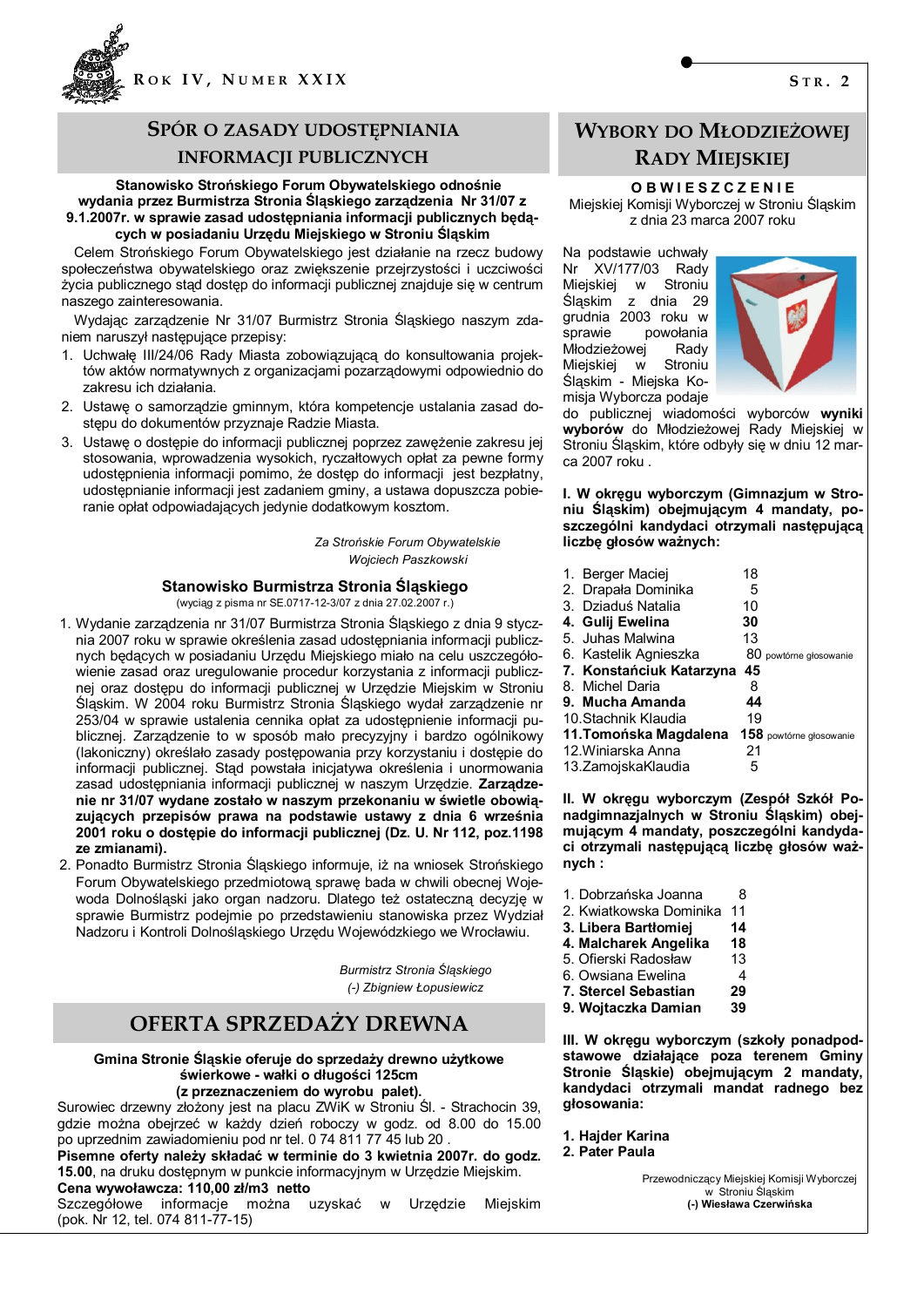

# W SKRÓCIE!!!

Kudowie Zdrój uczniowie strońskiego Gimazjum marca br. w  $\bullet$ Dnia 14 rezprezentowali szkołe w Powiatowych Mistrzostwach Szkół Gimnazjalnych w dyscyplinie pływackiej. Zawody zakończyły się sukcesem naszych pływaków: dziewczęta zajęły I miejsce, a chłopcy II miejsce. 30 marca drużyna pływacaka ze strońskiego Gimnazjum będzie reprezentować Gminę w Świdnicy. Życzymy powodzenia i dalszych sukcesów sportowych!

#### .DO TRZECH RAZY SZTUKA!

Miłosz Węgrzyn, mieszkaniec naszej Gminy, uczeń Liceum Ogólnokształcącego w Lądku Zdroju zajął I pierwsze miejsce w Powiatowym Konkursie Ortograficznym zorganizowanym po raz ósmy w Nowej Rudzie 23.03.2007 r. i został "Mistrzem Ortografii" Powiatu Kłodzkiego 2007 roku. W latach 2005 i 2006 zajmował piąte miejsca. Teraz spośród 46 uczniów z 13 Szkół Ponad gimnazjalnych Powiatu Kłodzkiego był najlepszy.

#### .NASZ MIESZKANIEC W STRASBURGU.

Uczeń Miłosz Wegrzyn ze Stronia Śląskiego zajął I miejsce w Powiatowym Konkursie "Od Solidarności do III RP." Zorganizowanym w Kłodzku w dniu 24.02.2007 r. i tym samym zakwalifikował się do etapu Wojewódzkiego, który odbędzie się we Wrocławiu w dniu 30.03.2007 roku.

W nagrodę za etap Powiatowy Miłosz pojedzie do Siedziby Parlamentu Europejskiego w Strasburgu.

.LOCH KULTURALNY "MARTIN NAGEL" w Parku Miejskim w Stroniu Śląskim zaprasza na MARCOWY WEEKEND Z KULTURA, w programie:

30 marca 2007, piątek - Koncert wrocławskiej formacji "KOŚCI" Godzina 19.30,

- 31 marca 2007, sobota Variete Fograficzno Stylizacyjne Marzeny Zawal i Karoliny Sierakowskiej "METAMORFOZA", Godzina 20.00, wstęp wolny
- .We wtorek 20 marca w Lochu Kulturalnym "Martin Nagel" odbył się wieczór autorski wrocławskiego poety Dariusza Sasa, byłego współredaktora czasopisma "Karton" i działacza grupy "PoetPoet".
- ·W dniach 23-25 marca, przeprowadzona została ogólnopolska, przedświateczna zbiórka żywności. W Stroniu Śl. zebrano 687 kg żywności.

#### Wszystkim ofiarodawcom serdecznie dziękujemy

#### ●21.03.07. - Pochód z Marzanna

Tradycją Przedszkola Miejskiego w Stroniu Śląskim jest pożegnanie zimy i powitanie wiosny. "Topienie Marzanny" czyli pożegnanie zimy. Kolorowy pochód dzieci ze słomianymi kukłami przeszedł ulicami miasta wzbudzając radość i zrozumienie, że już nadszedł czas pożegnania zimy.

Dzieci z wesołymi piosenkami i kolorowymi kwiatami powitały nową porę roku. Chyba naszym przedszkolakom się udało – bo robi się coraz cieplej i wiosna do nas zawitała.

.W piątek 23.03.07.w Przedszkolu Miejskim odbyło się spotkanie z przedstawicielami Śnieżnickiego Parku Krajobrazowego, Panie zapoznały dzieci z ciekawymi miejscami i osobliwościami naszej gminy.

# **STYPENDIA**

### Stypendia burmistrza

Po raz kolejny Burmistrz Stronia Śląskiego przyznał stypendia naukowe i sportowe. W tej edycji stypendia otrzymali: Anna Zielińska (student); **Karolina** Chilicka (student), Jakub Słonina (student);

Elżbieta Nakraszewicz (student); Agnieszka Zbela (ponadgimnazjalna); Martyna Biała (gimnazjum); Krzysztof Mrozek (gimnazjum); Monika Ruszkowska (szkoła podstawowa); Łukasz Cholewiński (sportowe); Klaudia Ślifirz (sportowe); Mateusz Urbaniak (sportowe); Wiktor Załucki (sportowe); Aneta Załucka (sportowe); Szymon Burek (sportowe), Renata Ryczek (sportowe);

Kwoty przyznanych stypendiów kształtują się następująco: szkoła podstawowa -55,00zł., gimnazjum - 80,00zł., ponadgimnazjalna - 100,00zł., student - 130,00zł., sportowe - 80,00zł.

### Stypendia szkolne

Informujemy, że Gmina Stronie Śląskie wg stanu na dzień 27.03.2007r. wciąż oczekuje na dotację z Ministerstwa Finansów na realizację stypendiów i zasiłków szkolnych na okres od stycznia do czerwca 2007 r.

## **PRZYPOMINAMY !!!**

◆ Przypominamy  $\circ$ obowiązku składania informacji o wystąpieniu okoliczności wpływających na zmianę w podatkach lokalnych oraz rolnym i leśnym.

◆ Przypomina się o konieczności przedłużenia umów na użytkowanie kwater grzebalnych na cmentarzu komunalnym w Stroniu Ślaskim. Przedłużenia wymagają kwatery zajęte pod pochówek w roku 1986 i wcześniej (licząc od daty pierwszego pochówku). Opłata za przedłużenie użytkowania kwatery na okres koleinych 20 lat wynosi 200 PI<sub>N</sub>

◆ Przypominamy, że od 01 sierpnia br. mieszkańcy Gminy Stronie Śląskie sprawy paszportowe mogą załatwiać w Urzędzie Wojewódzkim w Wałbrzychu, przy ul. Słowackiego 23a.

Tel. informacji paszportowej: 074/849 40 01

◆Z końcem 2007 roku upływa termin wymiany dowodów osobistych. Zalecamy



dokonanie wymiany dowodów wcześniej, w celu uniknięcia uciążliwych kolejek.

## **GIMNAZJADA 2007!!!**

W bieżącym roku szkolnym to Gimnazjum im. Marianny Orańskiej przypadł zaszczyt organizacji konkursu dla gimnazjów z gmin śnieżnickich. Do rvwalizacii zostały zaproszone gimnazja z Lądka Zdr. Bystrzycy Kł., Międzylesia. Zakończył się już I etap, w którym uczniowie mogli wykazać się plastycznie lub literacko. II etap, czyli rywalizacja drużyn reprezentujących gimnazia odbedzie się 20 kwietnia. Wtedy też zostaną przyznane nagrody za I etap - część literacką i plastyczną.

Nowościa bedzie otrzymanie przechodniego kryształowego pucharu przez zwycięską drużynę, który ufundowała Huta Szkła Kryształowego

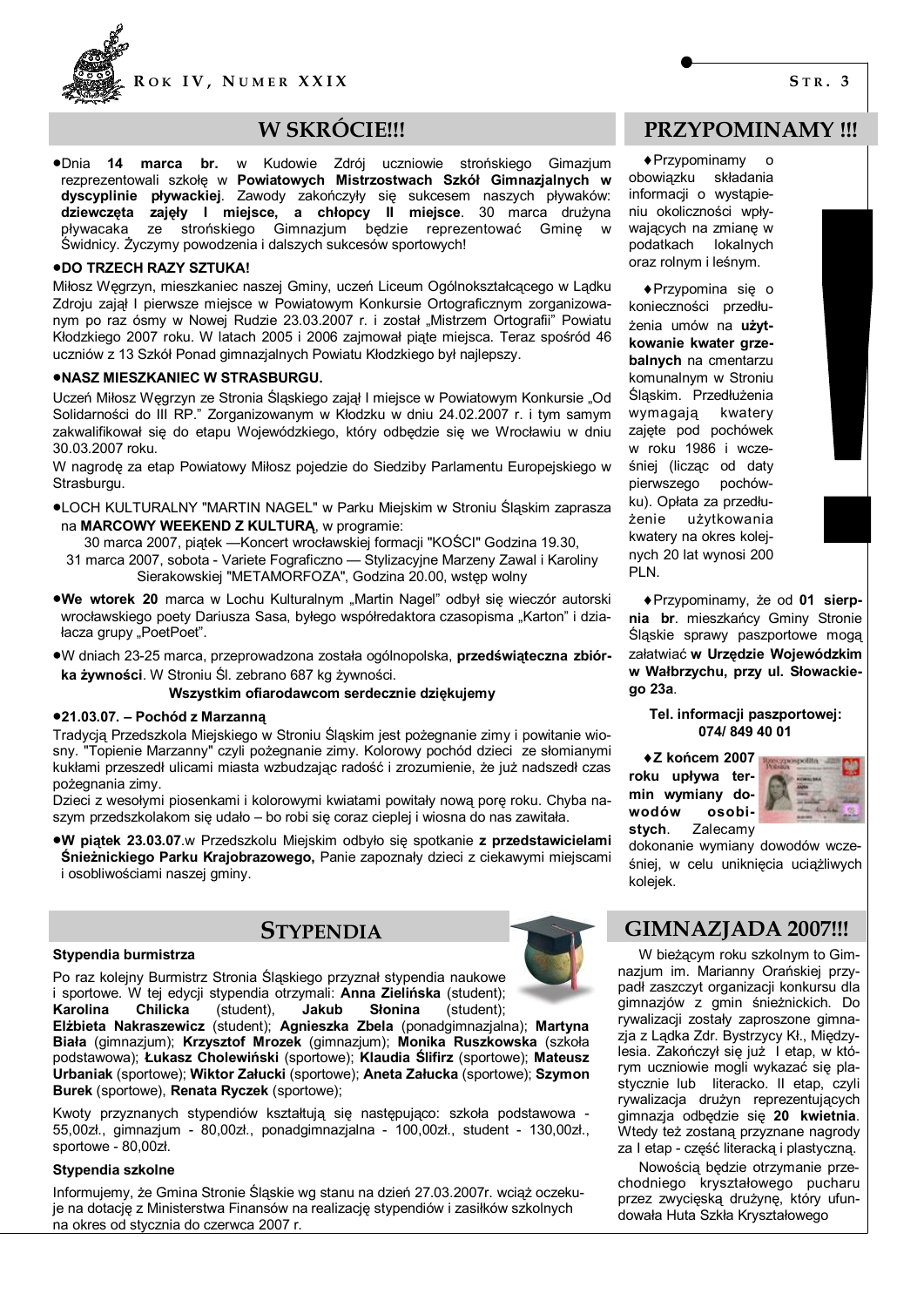

### **X SPOTKANIA TRADYCII WIELKANOCNYCH**



24 marca 2007 r. (sobota) w hali sportowej w Ścinawce Średniej odbyły się jubileuszowe, dziesiate już, "SPOTKANIA TRA-**DYCJI WIELKA-**NOCNYCH ZIEMI **KŁODZKIEJ".** 

Świąteczne wypieki i potrawy wielkanocne zaprezentowało ponad 70 sołectw i kół gospodyń wiejskich. Naszą Gminę godnie reprezentowało Koło Gospodyń Wiejskich ze Starego Gierałtowa wraz z Zespołem Ludowym "Siekiereczki".

W trakcie imprezy odbywały się kiermasze wielkanocnych palm, pisanek, kartek świątecznych, a także pokazy i konkursy na najpiekniej zdobione kraszanki. Pokazom i degustacji potraw towarzyszyły wystepy zespołów ludowych.

### **Z WIZYTA W STRONIU**

W dniach 04-10 marca 2007 r. na zaproszenie Burmistrza, gościła w Stroniu Śląskim grupa Węgrów z zaprzyjaźnionego miasta Szikszó dwóch opiekunów, tłumacz i 13 uczniów w wieku gimnazjalnym.

Przez pierwsze dni grupa korzystała z uroków Ośrodka "Czarna Gó-

ra". Węgrzy zwiedzili również część uzdrowiskową Lądka Zdroju z pijalnią wód w Wojciechu i Kopalnię Złota w Złotym Stoku.

Dzieki uprzejmości pracowników Śnieżnickiego Parku Krajobrazowego, spedzili miłe chwile w salce dydaktycznej Nadleśnictwa przy oglądaniu eksponatów i ciekawych walorów naszych okolic. Przeszli również ścieżke dydaktyczna w Nowym Gierałtowie pod ich przewodnictwem i zakończyli ogniskiem.

Liczne spotkania z uczniami Gimnazjum przygotowane przez Samorząd Uczniowski i dyrekcję Gimnazjum, zawody sportowe w pływaniu, piłkę koszykową, siatkówkę i nożną, wypełniły maksymalnie czas grupie węgierskiej. Na pożegnanie wszyscy otrzymali pamiątki.

W okresie letnim nasza młodzież strońska uda się z rewizytą do partnerskiego miasta Szikszó, gdzie już po raz trzeci pozna uroki ciepłych wód węgierskich i piękno ziemi węgierskiej.



## **ULICA KULTURY**

W dniach 16 - 18 marca grupa młodzieży realizująca na Świetlicy Środowiskowej przy strońskim Gimnazjum projekt edukacyjno kulturalny pod nazwą "Ulica Kultury" gościła przybyszów z innej epoki. Młodzież miała okazję wziąć udział w lekcji historii na żywo. Przybyła do nas Judyta Nowakowska wraz ze swoim uczniem - Pawłem Dziura, aby poprowadzić warsztaty tańców dawnvch.

Cała grupa bardzo miło wspomina zajecia, podczas których zapoznaliśmy się z tańcami historycznymi (średniowiecznymi, barokowymi. renesansowymi) oraz tańcami

opartymi na krokach tańca folkowego - bretońskiego, irlandzkiego, szkockiego, żydowskiego. Trzy dni upłynęły pod znakiem wspaniałej zabawy, ale i ciężkiej pracy. Nawiązaliśmy nowe znajomości i zaplanowaliśmy wspólne wakacje. Jesteśmy też bardzo wdzieczni 7 paniom naszym mamom i znajomym, które zaangażowały się w projekt i uszyły nam stroje do tańca.

Wszystkich chętnych do tańca i do współpracy – zapraszamy.

### **FORUM PRZYSZŁOŚCI 2007**



W Gimnazium im. Marianny Orańskiei w Stroniu Śląskim, 28 lutego 2007 odbyło się spotkanie przedstawicieli szkół ponadgimnazjalnych z młodzieżą strońskiego gimnazium.

Na spotkaniu głos zabrali przedstawiciele samorządu lokalnego, organizacji pozarządowych, przedsiębiorcy oraz pracownicy Powiatowego Urzedu Pracy. Starali sie oni.

doradzić młodym ludziom w wyborze dalszych dróg kształcenia, tak aby wybrali najbardziej atrakcyjne kierunki, które zapewnią im w przyszłości zatrudnienie oraz pozwolą realizować ich marzenia.

Przedstawiciele szkół ponadgimnazialnych z Kłodzka. Nowej Rudy. Bystrzycy Kłodzkiej, Dusznik Zdr., Lądka Zdr. oraz ze Stronie Śląskiego przedstawili oferte swoich szkół. Młodzieży zaprezentowano bardzo szeroka oferte, z której na pewno każdy znajdzie coś dla siebie.

### **MISTRZOSTWA W SLALOMIE**



Ośrodek Narciarski "Czarna Góra", gościł na swych stokach uczestników Mistrzostw Gmin Śnieżnickich w slalomie gigancie. Zawody odbyły sie 28 lutego br. Organizatorami imprezy były: Centrum Sporu i Rekreacii w Stroniu Ślaskim, Ośrodek Narciarski "Czarna Góra" S.A. w Siennej, Związek Gmin Śnieżnic-Bystrzyckie Centrum kich. Kultury Fizycznej w Bystrzycy

Kłodzkiej oraz sekcja narciarstwa zjazdowego przy ULKS "Czarna Góra" w Bystrzycy Kłodzkiej.

Zawody odbyły się na trasie F, obok wyciągu H2. Zawodnicy musieli zmierzyć się z 17 bramkami, dodatkowa trudnościa była mglista pogoda. Do zawodów przystapiło 77 zawodników.

Najlepszych reprezentantów Naszej Gminy przedstawiamy poniżej:

Grupa | kl. III-IV rok (ur.1996-97) Chłopcy 2 Górski Maciej 3 Górski Filip 4 Balicki Adrian

Grupa II kl. V - VI SP (ur. 1994-95) Dziewczeta 1 Ślifirz Klaudia Chłopcy 4 Mróz Damian

Grupa III szkoły gimnazjalne  $(ur. 1991-93)$ Dziewczeta: 4 Gulii Ewelina 5 Korobii Jolanta Chłopcy: 2 Kargul Eryk 3 Szczyrk Paweł

Grupa IV szkoły ponadgimnazjalne (ur. 1988 -90) Dziewczeta: 2 Korobij Alicja

Chłopcy: 1 Ślifirz Rafał **OPEN dziewcząt: 3 Ślifirz Klaudia** 

**OPEN chłopców:** 1 Slifirz Rafał 3 Kargul Eryk 4 Szczyrk Paweł

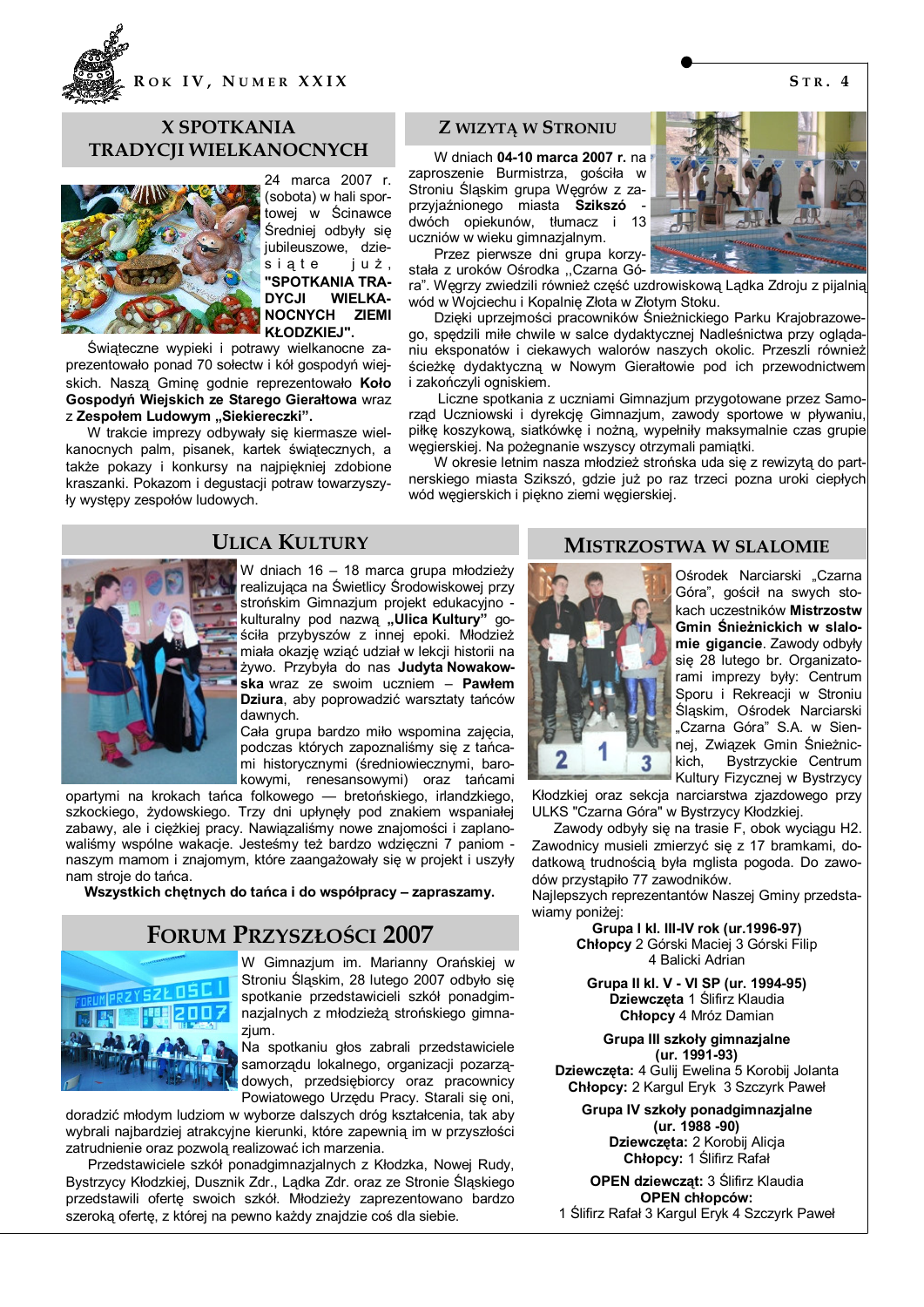

### **TENISOWE WIEŚCI**

### ·Dolnośląski turniej żaków

Ośmiu chłopców i dwie dziewczynki strońskiego klubu tenisa stołowego wraz z 89 pozostałymi zawodnikami i zawodniczkami z dolnośląskich klubów tenisowych<br>uczestniczyło w wojewódzkim turnieju klasyfikacyjnym żaków rozegranym w Stroniu Śląskim. Z dziesiątki tej najlepiej zagrał Szymon Burek zajmując pierwsze miejsce oraz Maciek Rakoczy, który ukończył turniej na miejscu trzecim.

### ·Mistrzostwa Powiatu Kłodzkiego w tenisie stołowym.

W sobote 03 marca w Stroniu Śląskim rozegrano Mistrzostwa Powiatu Kłodzkiego w tenisie stołowym we wszystkich kategoriach wiekowych, w którym udział wzięło 110 zawodników i zawodniczek.

W kategorii młodzików, wśród chłopców na trzecim miejscu uplasował się reprezentant Śnieżnika Stronie Ślaskie - Dominik Ciura. W tej samej kategorii dziewczęta z naszego klubu zajęły trzy pierwsze miejsca. Pierwsze miejsce zajeła Ada Jończyk, drugie - Natalia Michorczyk, a trzecie - Renata Ryczek. W śród juniorów, wysokie drugie miejsce zajął Łukasz Tyszer. W kategorii seniorów trzecie miejsce przypadło Maciejowi Gałce (w kat. mężczyzn) oraz Annie Ryczek (w kat. kobiet). Klasyfikację klubową wygrały "Orlęta" Krosnowice przed "Śnieżnikiem" Stronie Śląskie. Pierwszą gminą w powiecie została Gmina Kłodzko, natomiast drugie miejsce Gmina Stronie Śląskie.

### ●IGRZYSKA MŁODZIEŻY SZKOLNEJ



Dwie drużyny Szkoły Podstawowej w Stroniu Śląskim znalazły się w gronie 8 szkolnych reprezentacji dziewcząt i 8 reprezentacji chłopców na rozgrywanych 20 marca b.r. w Brzegu Dolnym w finałach dolnośląskich Igrzysk Młodzieży Szkolnej w tenisie stołowym. W drodze trójstopniowych eliminacji powiatowych i strefowych wyłonione zostały najlepsze szkolne drużyny z całego Dolnego Śląska. Bardzo dobrze zagrała drużyna chłopców w składzie: Dominik Ciura, Szymon Burek i Krzysztof Studniarz zdobywając brązowy medal finału wojewódzkiego, będąc jednocześnie jedną z najmłodszych reprezentacji, gdyż Szymon i Krzysiu są uczniami trzeciej i drugiej klasy. Drużyna dziewcząt w składzie: Renata Ryczek, Ola Ciura i Ada Studniarz wypadła nieco słabiej – miejsce siódme.

W turnieju uczestniczyła także Szkoła Podstawowa w Ladku Zdroju, której drużyna w składzie: Ada Jończyk,

Karolina Poprawa i Natalia Michorczyk, wygrała wszystkie rozgrywane mecze i została najlepszą drużyną szkół podstawowych Dolnego Śląska. Dziewczęta zakwalifikowały się jednocześnie do ogólnopolskiego turnieju mistrzów województw.



Zapraszamy pacjentki w wieku powyżej 50 lat na badanie DXA gęstości mineralnej kości przedramienia.

Przychodnia Rejonowa w Lądku Zdrój (przy szpitalu) ul. Kłodzka 30

Dopłata pacienta do badania: 5 zł

Rejestracja tel.: (074) 814 63 15

# **GIEŁDA PRACY!!!**

Najbliższa Giełda Pracy w GCI odbędzie się:

11 kwietnia o godz. 12.00

Tym razem spotkanie rekrutujące poprowadzi Agencja Pracy Trenkwalder. O szczegółach dotyczących Giełdy można dowiedzieć się w Gminnym Centrum Informacji (budynek Gimnazjum) w Stroniu Śląskim, ul. Kościelna 12, tel. 074 814 32 42

### Serdecznie zapraszamy!

## "STEREOTYP, A RÓWNE SZANSE KOBIET I MEŻCZYZN W ŚRODOWISKACH WIEJSKICH"



Jest to projekt realizowany przez MPiPS -Departament ds. Kobiet. Rodziny i Przeciwdziałania Dyskryminacji, współfinansowany ze środków Europejskiego Funduszu Społecznego. Przedsiewziecie to jest adresowane do kobiet z obszarów wiejskich, które chca animować działania społeczne i go-

spodarcze na swoim terenie.

Każda z Pań dzięki uczestnictwu w proponowanych zajęciach będzie miała okazję zdobyć kompleksową wiedzę m.in. z zakresu przedsiębiorczości, umiejętności interpersonalnych umożliwiającą podjęcie różnego rodzaju aktywności. Otrzyma odpowiednie wsparcie psychologiczne w zakresie identyfikowania własnych potrzeb, przełamywania stereotypów społecznych związanych z płcią i pozycją społeczno – zawodową kobiet, poszerzy posiadane umiejetności oraz, co ważne, bedzie miała możliwość nawiazania współpracy lub wymiany doświadczeń z przedstawicielami istniejących już struktur lokalnych.

Termin zgłaszania kandydatek upływa 18 kwietnia 2007r. Wiecej informacji oraz formularz zgłoszeniowy można uzyskać na stronie www.akademiakobiet.pl oraz w Gminnym Centrum Informacji w Stroniu Śląskim (ul. Kościelna 12, tel. 074 8143 242).

 $STR.5$